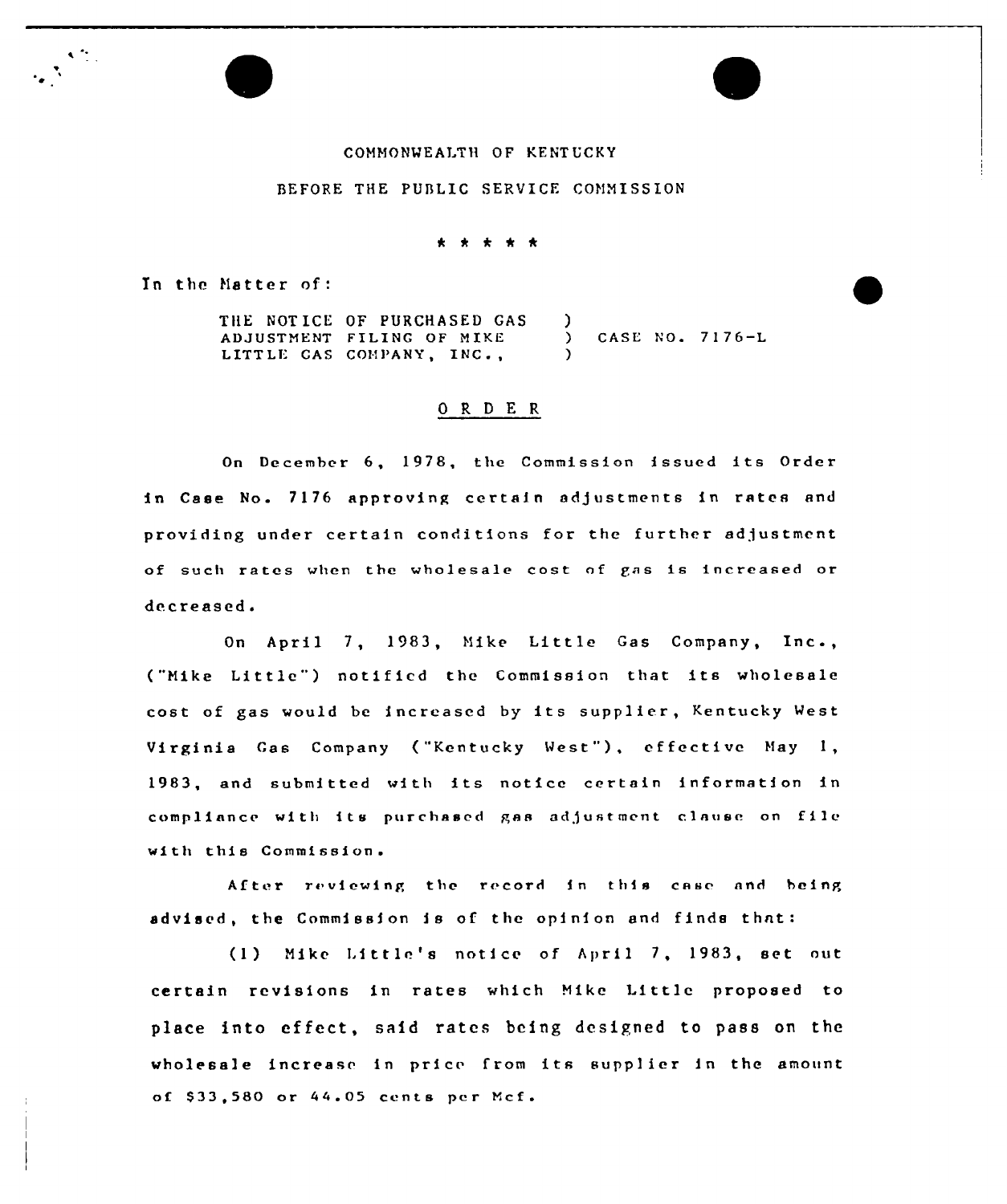(2) Kentucky West has filed an application for increased rates to become effective May 1, 1983, with the Federal Energy Regulatory Commission.

(3) Mike Little's adjustment in rates under the purchased gas adjustment provisions approved by the Commission in its Order in Case No. 7176 dated December 6, 1978, is fair, just and reasonable and in the public interest and should be effective with gas supplied on and after May  $1$ , 1983, subject to refund.

IT IS THEREFORF. ORDERED that the rates in the Appendix to this Order be and they hereby are authorized effective with gas supplied on and after May 1, 1983, subject to refund.

IT IS FURTHER ORDERED that for the purpose of the future application of the purchased gas adjustment clause of Mike Little the hase rates for purchased gas shall be:

#### Commodity

Kentucky West Virginia Gas Company \$3.7573 per dth\* \*Including \$0.0072 Gas Research Institute Funding Charge

IT IS FURTHER ORDERED that within 30 days of the date of this Order Mike Little shall file with this Commission its revised tariffs setting out the rates authorized herein.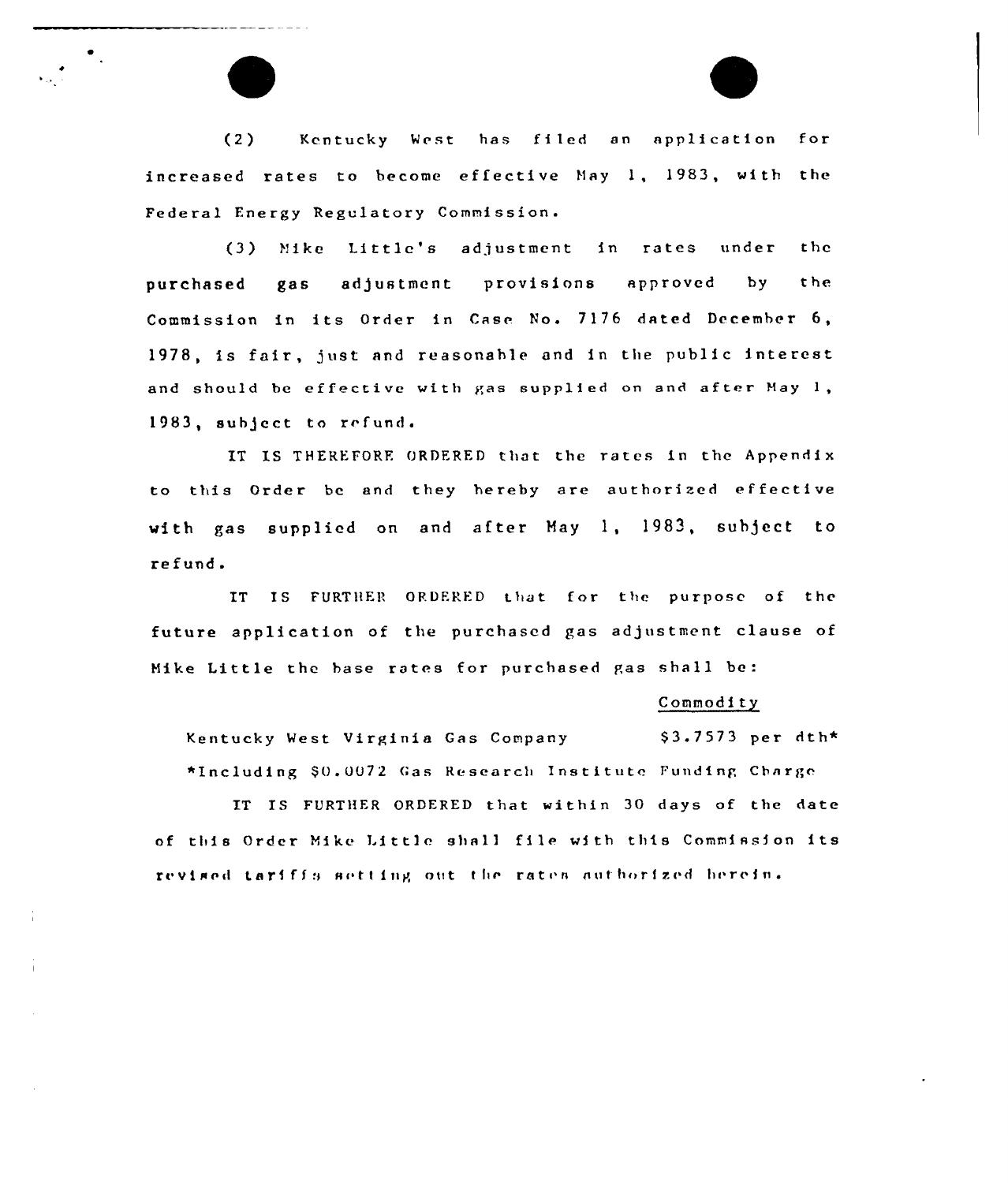

 $\label{eq:3.1} \frac{1}{\sqrt{2\pi}}\sum_{i=1}^{N} \frac{1}{\sqrt{2\pi}}\sum_{i=1}^{N} \frac{1}{\sqrt{2\pi}}\sum_{i=1}^{N} \frac{1}{\sqrt{2\pi}}\sum_{i=1}^{N} \frac{1}{\sqrt{2\pi}}\sum_{i=1}^{N} \frac{1}{\sqrt{2\pi}}\sum_{i=1}^{N} \frac{1}{\sqrt{2\pi}}\sum_{i=1}^{N} \frac{1}{\sqrt{2\pi}}\sum_{i=1}^{N} \frac{1}{\sqrt{2\pi}}\sum_{i=1}^{N} \frac{1}{\sqrt{2\pi}}\$ 



Done at Frankfort, Kentucky, this 1st day of May, 1983. PUBLIC SERVICE COMMISSION

Chairman

Vide Chairman

Co

ATTEST:

**Secretary**